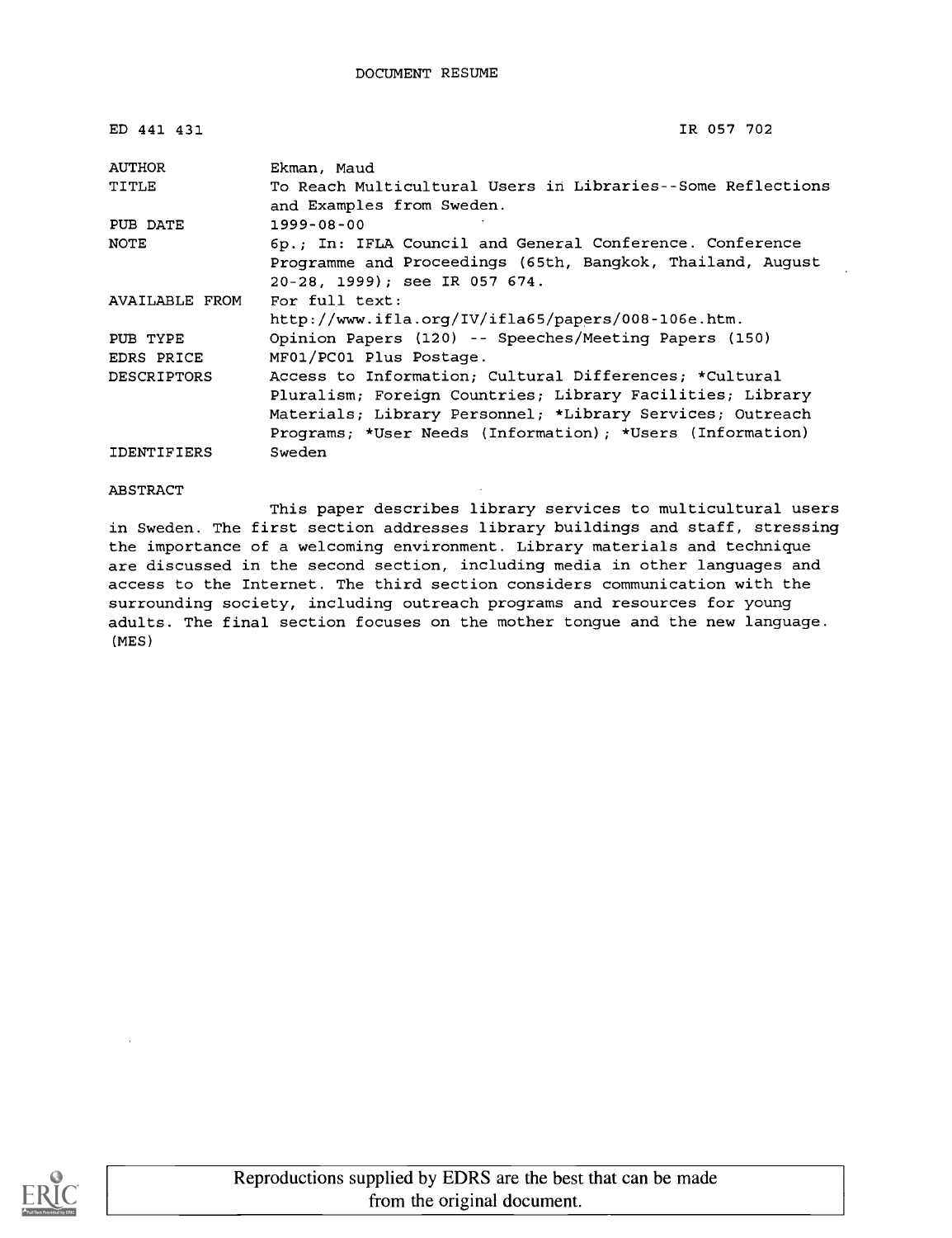

"To reach" - what does that actually mean in library terms? The first step is to be available for what people need at the right time - to be a source for personal growth in the centre of a democratic society - a room for integration and understanding in an all too segregated world. The right to information and knowledge has become more and more important as the gap between rich and poor increases - and between those who have and those who do not have access to knowledge. Libraries build the infrastructure for democracy and equality in society.

In Sweden we have a long tradition of public libraries and a network from national libraries via county libraries to libraries in each municipality. The seventies was a time for expansion of the welfare society and library activities for disadvantaged groups were firmly established. At that time the multi-lingual library services started and are now part of the regular services guarantied by the Swedish Library Law from 1997. Standards vary, however, and there is a constant need for keeping these questions on the agenda, as the resources of the public community are shrinking. I will now describe the basics for the multicultural library followed by examples of successful work, which you can read more about in the book "The Library at the Centre of the World", published by the Swedish Library Association.

In Sweden today, more than one of ten inhabitants have foreign background. They are partly concentrated in the main cities Stockholm, Gothenburg and Malmö, where in some suburban areas half the population are of foreign origin. In medium size industrial cities, such as Eskilstuna, Borås and Västerås about one of five are of foreign origin, but refugees from conflict areas all over the world have today made their home in many places throughout Sweden.



 $18057702$ 

ED 441 431

BEST COPY AVAILABLE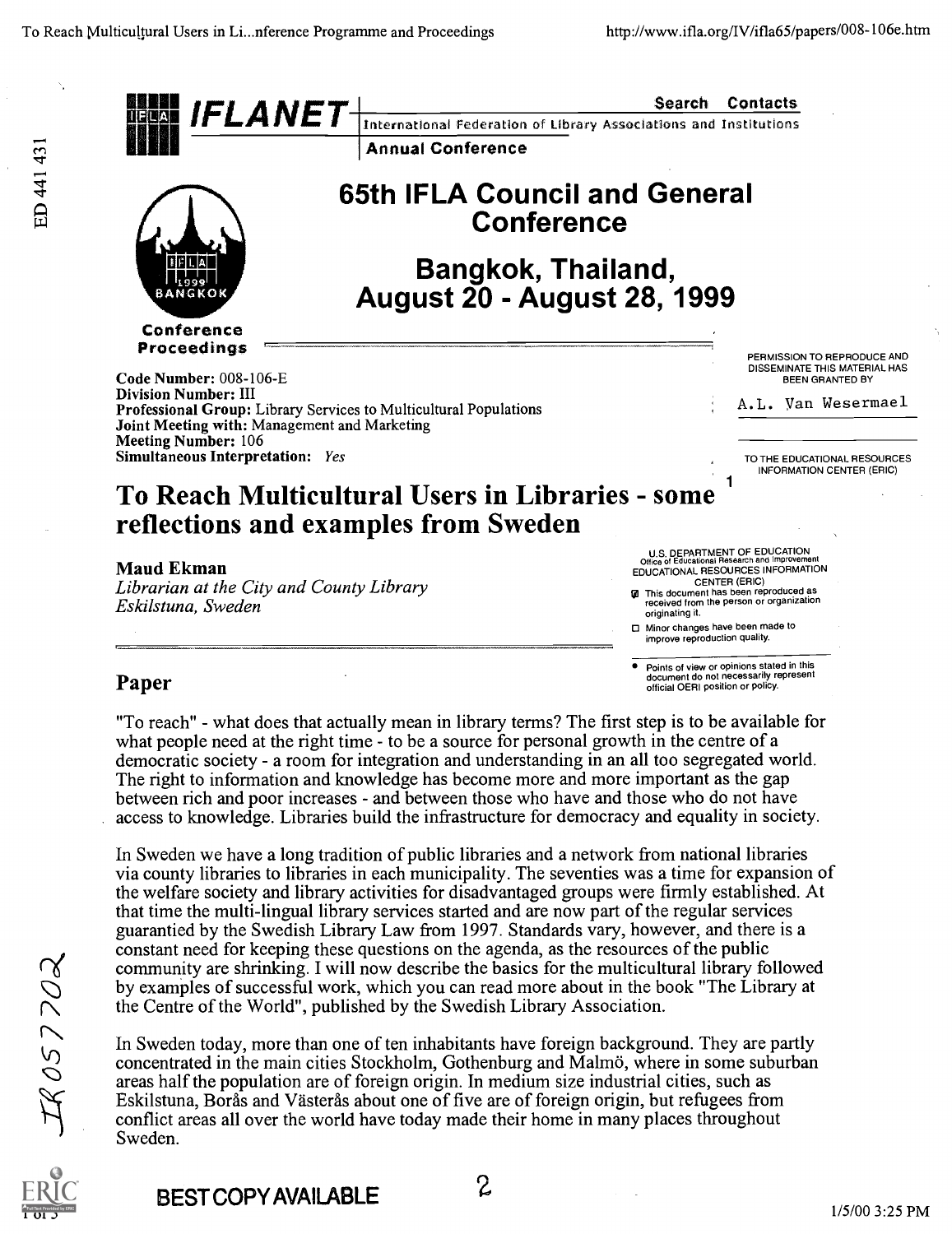### Library Buildings and Staff

Each library is - or should be - the entrance to the library resources of the surrounding community and, indeed, of the whole country. The library building should have a central location and offer a welcoming environment. The main municipal library is important as it offers the possibility to have a larger variety of materials in different languages - not to forget the importance of small neighbourhood libraries where people live. These small libraries are necessary especially for children and elderly people, as they offer a more limited choice of materials suitable to the specific needs of the area.

The premises should clearly indicate that people of all ages, from all walks of life, of all languages and religions are welcome. The visitor should feel that the library is a place for both knowledge and fantasy, for leisure and inspiration, free of charge, free of demand, free from commercial advertisements, an island of well-being. There should be something inspiring to look at - a permanent work of art which makes you feel at home - and also something else such as small temporary exhibitions which open your mind for new impressions.

How does the staff meet the library visitors? Are we sufficiently involved and open-minded to the customer's questions? Are we ready to follow the customer on the road from information to knowledge? Library work is (and will continue to be for quite some time) to choose, to organise, to systematise and to intermediate There is no such thing as just to give information you have to involve yourself as a human being in the communication process.

If you are to reach someone who is not accustomed to use libraries you need to give support, encourage and show the possibilities. This requires knowledge, not only of library systems and materials, but also of human beings, society and the heritage of human life, all of which is there for you in the library. To have bilingual staff is, of course, excellent but maybe possible only for the larger language groups represented in the community. There should be political instructions about this - I doubt whether it will be realised on a larger scale otherwise.

#### Library Materials and Technique

Are there any materials of interest to the multicultural user as he or she enters the library? What languages are spoken in the area? Media has to be related to the needs of library users, and if you don't have bilingual staff, you should build a network of advisors from the different language groups. You also have to fight for the right to purchase media in other languages in a fair proportion to the users needs!

The facilities most asked for are newspapers and magazines, today extended by access to news on the internet. This makes the library an everyday room for many people who from there on will discover that the library is there for you when you need it. Media in other languages can be of very different content, according to the length of time that each language group has lived in the community, the age structure of the group and its interests. In Sweden, the largest minority by far is the Finnish. For them it is now important to adjust services to the needs of the elderly, not to forget the interests of second and third generations who try to maintain their mother tongue. Supply of other materials such as music, cassette books and videos are important - both for the elderly and for the second and third generation with interests in their cultural origin but less fluent in the language. For more recent language groups, e.g. from the Middle East, interests in politics and society dominate. To supply different points of view is of course essential. Religious questions, connected both with politics and society, are also asked for, as well as practical books on medicine, sex, child care, cooking and beauty to name but a few.

Modern techniques which allow access to internet and different databases widen the range of services available even in smaller libraries. In order to provide equal access to information you



3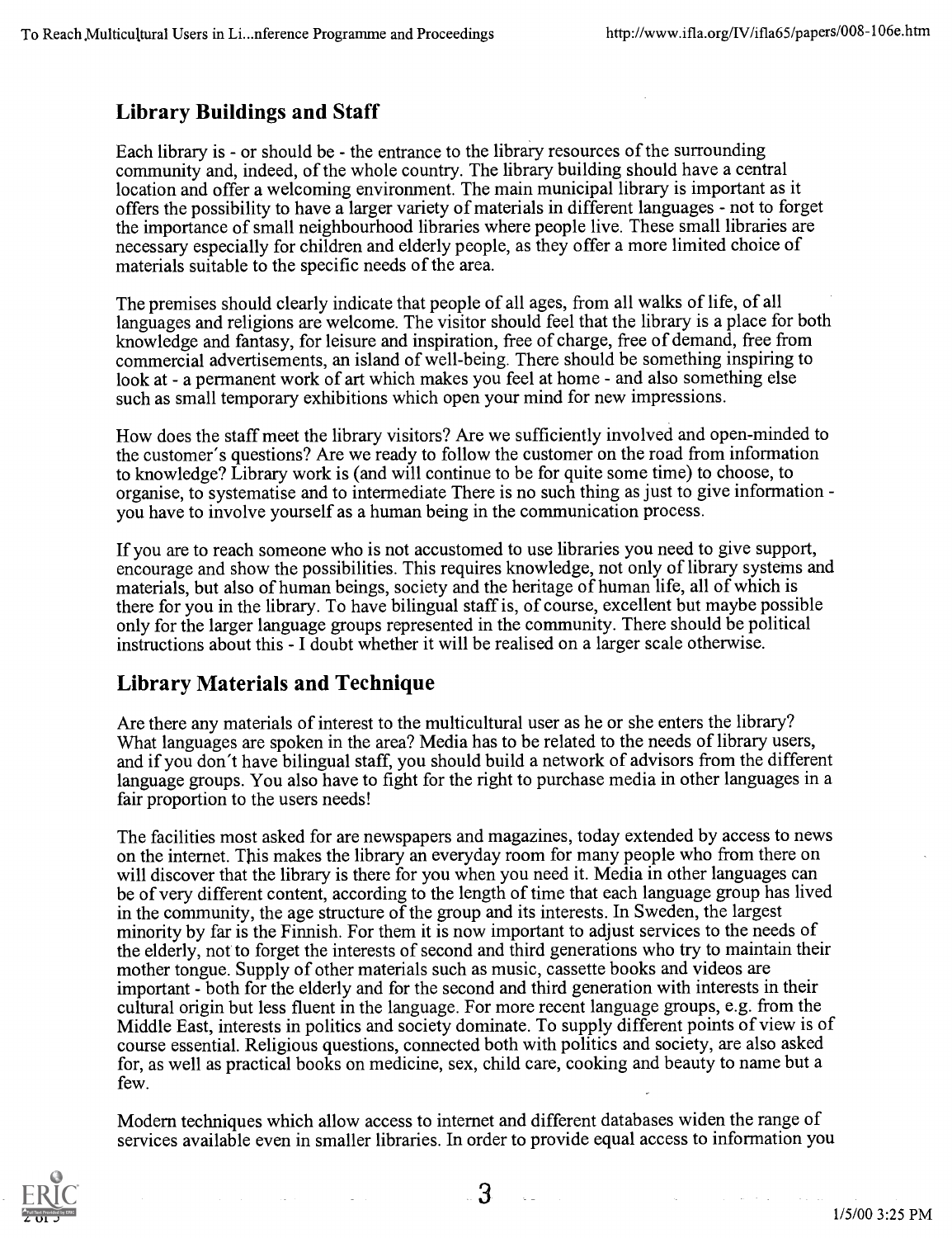must offer training for beginners, often women and elderly people, so that they are not left behind when young men occupy the machines. Minority groups do have less access to computors in their homes. If the library offers the tools for people to acquire computer literacy, it also provides access to information which might be needed for a good quality of life.

#### Communication with the Surrounding Society

There is a library; there is the staff; there are materials and technique to offer, but how do the people of the surrounding community find these facilities? The clue is, of course, to reach out with information to where the people are: in schools where newcomers study Swedish, in kindergartens, homes for the elderly, at the immigrations office and in the immigrants' organisations. You invite them to the library, present the facilities and open a dialogue about needs and preferences. In each language group you find persons with influence and knowledge, ask their advice, invite them to make an exhibition on an important issue, arrange a lecture ora discussion. When you arrange something like this, maybe once or twice a year, you will soon have other groups waiting for their turn. If you are successful, mouth to mouth information is very quick among the minority groups.

You might have Chinese New Year's celebration and children's paper work from school, an exhibition of photos from the Middle East and the life of the Kurdish minority together with a lecture on history and future of a political conflict in the area, as we had in Eskilstuna. You offer the necessary conditions for an open meeting place, a cross-roads for people with ideas allowing them to make their voices heard. In this way you initiate new contacts within the groups and the library becomes an arena for what is on the agenda in the local community, opening the way into society and to the rest of the world.

In Rinkeby, the multicultural suburb of Stockholm, there is a large annual event, the International Book Fair, where publishers and authors in other languages meet their readers. Immigrant authors translated into Swedish also make public appearances and make their resources visible to the Swedish society. In the future they will enrichen the Swedish literature as is the case today in English literature with authors who have African, Indian and Chinese background.

Also in Rinkeby, the successful project "Abraham's children" takes place. Staff from the library and the schools work together with the common heritage from Jewish tradition, from Christianity and from Islam. In many ways, creativity, reading and storytelling result in mutual understanding. Other forms of reading promotion and creative writing take place in Rinkeby as well as in many other communities in Sweden. The purpose is to strengthen language abilities, both among immigrant children and others. Writing your thoughts and memories, reading books suitable to your abilities and interests - in the language you prefer - promote self esteem and willingness to learn.

Both children and adults who study might need help to overcome difficulties, especially if they study in a new second language. The library most certainly doesn't have enough staff for this extra help, but it may be possible to contact voluntary workers such as students or senior citizens who enjoy helping others in the library. Several successful examples of this can be found in Swedish libraries, e.g. in Tensta, a suburb of Stockholm.

You must not forget young adults as you work with more easy-to-reach groups. In this important stage of life when young people's personality and future are formed, the library should provide resources to match up to their needs. If the library starts a youth information, young people can find "a third party" to talk to between the parents and the school. In Eskilstuna, Unglnfo plays this role and helps young people find their own way into society, "over the threshold". Those of foreign origin maybe need this support more than others, and the international approach in questions concerning work and studies for young people benefits their self esteem, even if they themselves choose to remain in their new country. To make this



4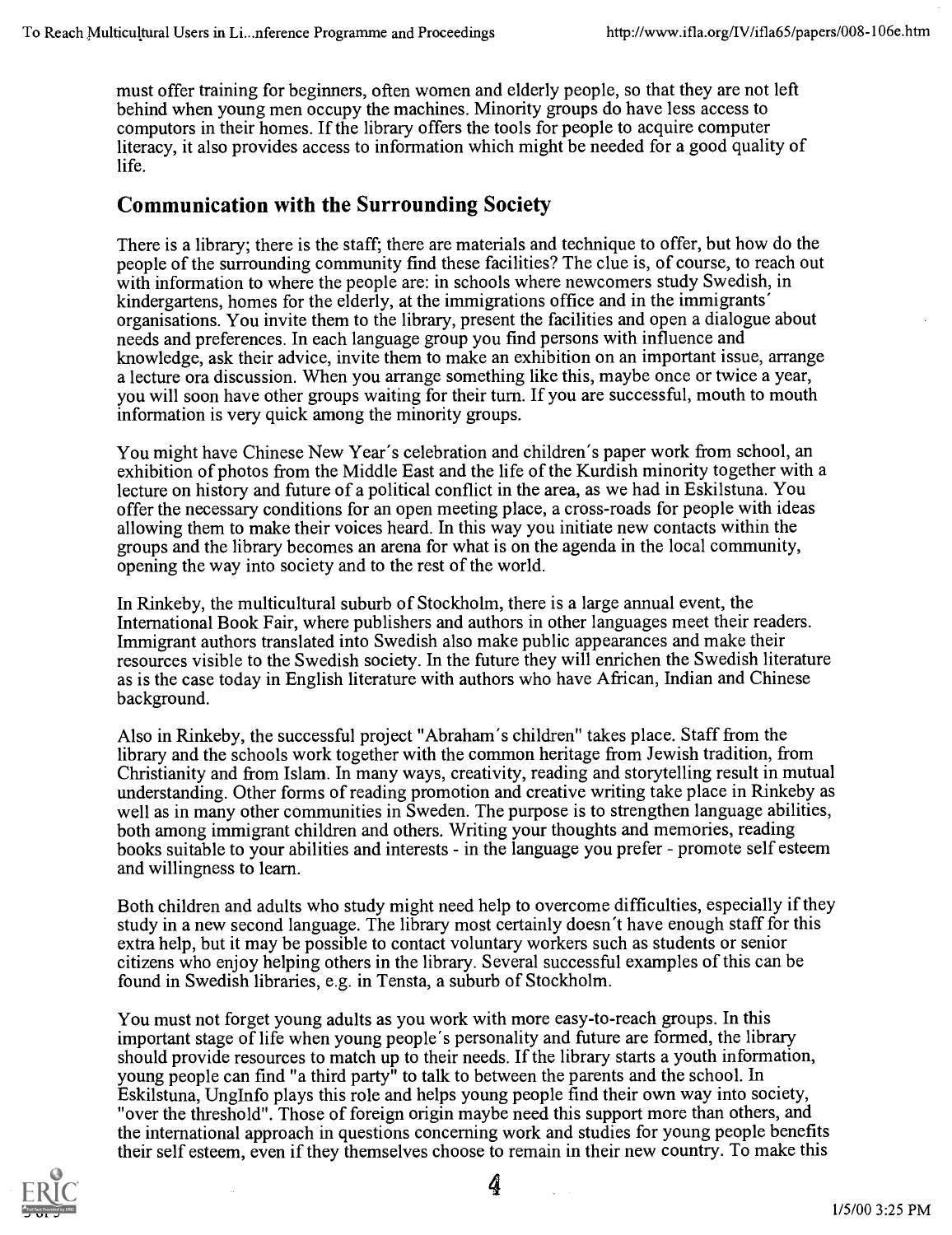youth information successful you need to build it in cooperation with and participation of young people. Maybe this is the model for all sucessful library work: to involve the target group in one way or another. But this knowledge is not new, as you can tell from the old Chinese proverb:

"Tell me and I forget, Work with me and I know, Involve me and I understand"

#### The Mother Tongue and the New Language

Why is it so important to have library materials in the language spoken by minorities? Shouldn't they learn to speak the majority language as soon as possible? Of course the new language is the key to society, to study and to work. But the mother tongue is your heart and your feeling, the key to contact with your origin and with the future of your home country, the key to contact between parents, grandparents and children. Being able to speak more than one language is a benefit both to the individual and to society. Good knowledge of your mother tongue dosesn't prevent you from learning one or several new languages - on the contrary, it makes it easier! With strong roots in your own language you can not only develop many flowers in other languages, but also enjoy your mother tongue as your own personal jewel.

For elderly people of foreign origin the mother tongue is essential. Perhaps they never learned the new language, and even if they did acquire a good ability, they tend to forget the new language as they grow older and they may even loose it completely. The library has to be aware of this when bringing books to homes for the elderly and in the "books-on-wheels" services. The quality of life - and sometimes the difference between health or illness - is very much dependent on the possibility to talk and remember, to read and listen to your mother tongue. As the Sami writer Paulus Utsi said:

> "Nothing is rooted with the human being So deeply as the mother tongue Liberating our thoughts Expanding our senses Soothing the way we live"

It may seem ironic, but one of the best ways to give information about library resources in other languages is to invite groups of people studying Swedish to visit and learn about the library as a whole. As they are newcomers in society they quickly find this open place worth returning to. As time goes by their needs change and they discover that there is something for each stage of life at the library.

### Conclusion

There are no shortcuts to reach multicultural users in libraries. It requires hard work at all levels, including library politics on the whole for the library's role in society and in democracy. It requires personal commitment from the staff and involvement from the library users. It requires awareness that knowledge is the fundament of equal society and that the right to information is a condition for human development wherever one may live. It's a priviledge to work at a library and take part in that process. My contribution is to share my experience of the importance in giving nourishment to the survival of minority languages. I quote the author Antti Jalava of Finnish origin, who during his childhood in Sweden lost his mother tongue an then recovered it:

"The Finnish language is my skin, my air, my snowfall, my anger and my sorrow. It is the language which heals my deepest wounds and in which I express my feelings. Finnsih is the very origin of what I am."

#### Reference:



5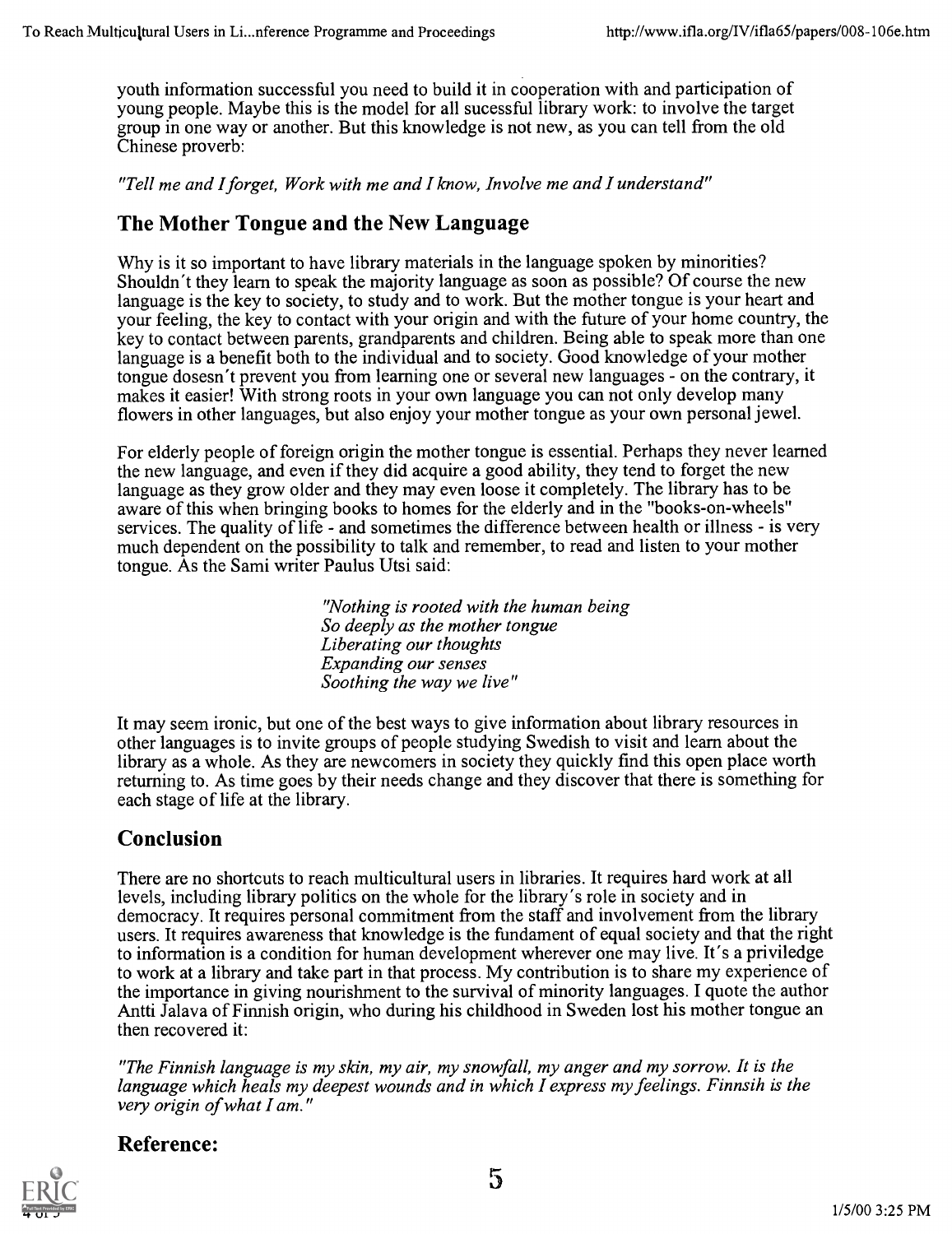"The Library at the Center of the World", published by the Swedish Library Association and Btj Group, Lund, Sweden, 1999.

Latest Revision: *May 27, 1999* Copyright © 1995-1999 International Federation of Library Associations and Institutions www.ifla.org